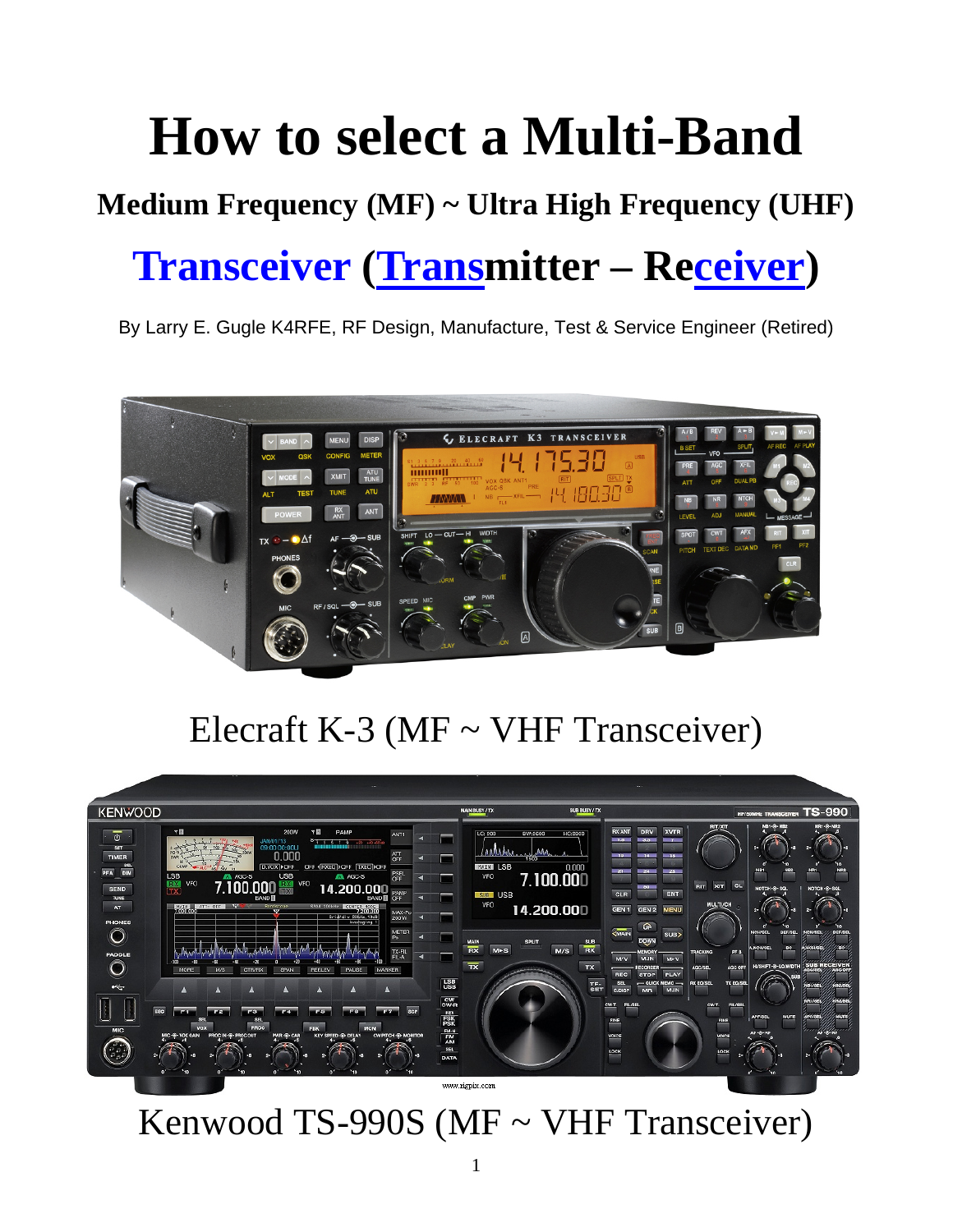**Before buying your first (or) buying a new Multi-Band, Medium Frequency (MF) ~ Ultra High Frequency (UHF) Transceiver, you must ask yourself the following questions:** 

- **1. What are my Amateur Radio Communication Operating Goals [Normal Conversations (Ragchewing), DX Station Hunting or Contesting]?**
- **2. What are my desired operating modes [CW (A1A), DSBFC (A3E) RTTY (F1B), SSBSC (J3E)]?**
- **3. What bands do I want to operate on [MF (160 Meter), HF (80**  $\sim$  **10 Meters), VHF (6**  $\sim$ **1.25 Meters), UHF (.70 ~ .23 Meters)]?**
- **4. What type of Amateur Radio Operator do I want to be [courteous or discourteous (called a LID)]?**
- **5. What features and specifications of the Transceiver make the difference between a**  *'Low-Range Model'* **(those under \$1000),** *'Mid-Range Model'* **(those between a \$1000 ~ \$3000) and a** *'High-Range Model'* **(those above \$3000)?**
- **6. What Transceiver model price range can I afford?**
- **7. Is the Transceiver model price a good indication of it's quality?**
- **8. What are the models specifications for** *Sensitivity, Selectivity, Blocking Dynamic Range (BDR) and InterModulation Distortion - Dynamic Range (IMD-DR)?*
- **9. Is Ceramic Filtering, Crystal Filtering or Mechanical Filtering better?**
- **10. Is a Digital Signal Processor (DSP) necessary?**
- **11. Is a 'Roofing Filter' necessary?**

**Note: In addition to the asking yourself the above questions, you need to do a thorough head-to-head 'Comparison' and 'Study' of all technical specifications of the different Transceiver models must be accomplished.**

*Now lets move on to the main subject of this lesson plan which is "How to select a Multi-Band Medium Frequency (MF) ~ Ultra High Frequency (UHF) Transceiver".*

- 1. The **'First and "Most" important point' is to 'Optimize the Active Antenna System'.** This must be done at any RF Communication Electronics Station, whether it is for portable, mobile or fixed station operations. A few microvolts of RF Electromagnetic (EM) energy, intercepted by the Active Antenna System, fed to the Receiver and displayed on the 'S'-Meter is not very strong.
- 2. The **'Second important point' is that 'The performance of a Transceiver depends first and foremost on the quality of its Receiver!'** The Receiver is a very complex module, and a good performing Receiver is needed to detect weak RF EM signals.
- 3. The **'Third important point' is that 'A RF EM signal produced by the Transmitter module, requires fewer components and uses the same Intermediate Frequencies (IF) as the Receiver.**

**If your are not reading regularly published Amateur Radio Magazine reviews of the Transceiver Technical Specifications, or are not having discussions with other Amateur Radio Operators, you probably will have difficulty understanding the current technology used, and how it performs compared to 'Older' Transceiver Models, especially if you are interested in the new developments of both Hardware and Embedded Software.**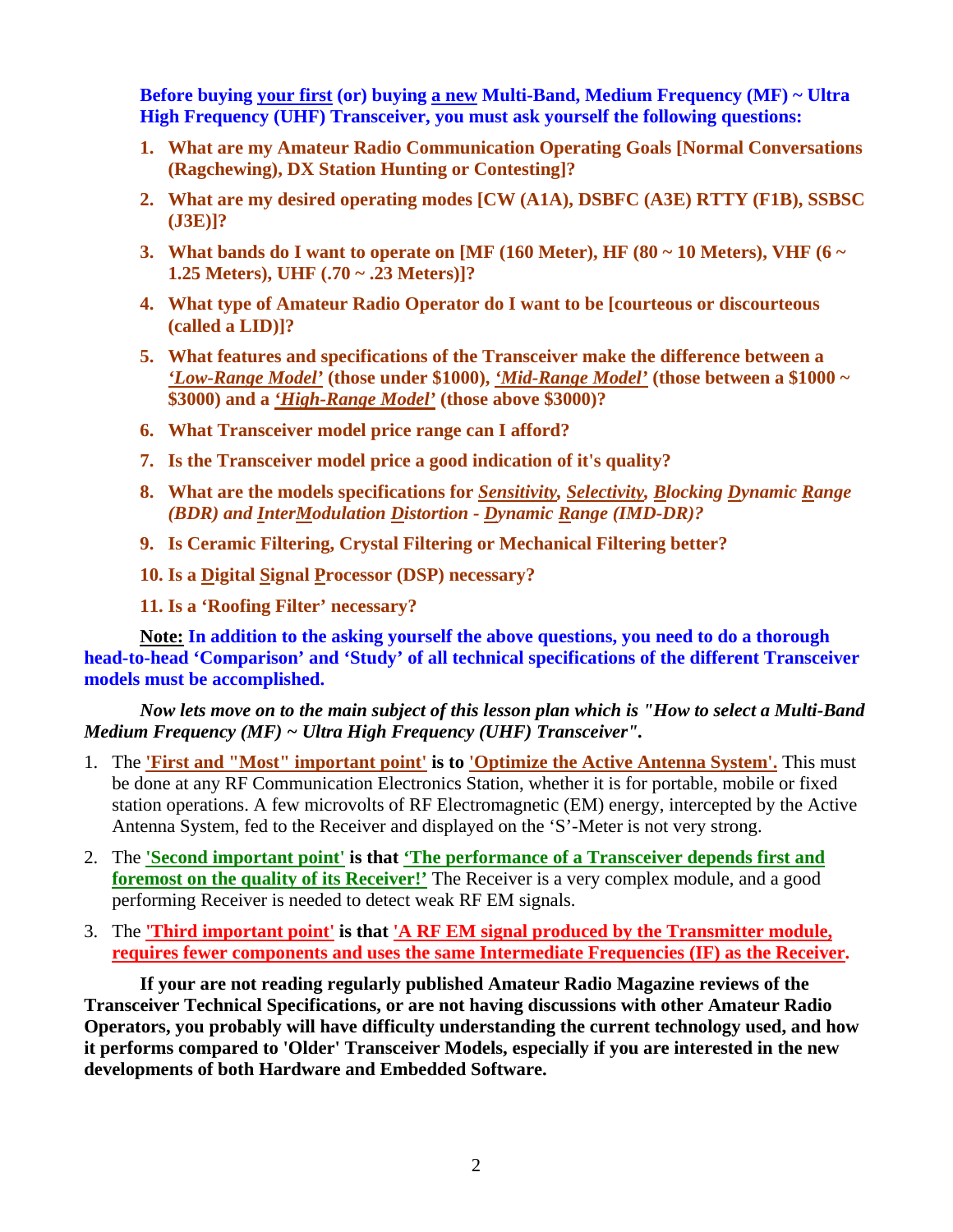#### *Receiver Sensitivity*

**The 'First Quality Factor' of a receiver concerns** '**Sensitivity'**. **'It is the measure of a receivers ability to detect very weak signals against normal background noise'. This is referred to as the receivers 'Noise Floor' or also called 'Minimum Discernible Signal'.** It is the minimum input signal required to produce a specified output signal, under which threshold, you will only hear the electronic noise of components in the transceiver or, the atmospheric noise on the frequency but no readable signal.

#### *Receiver Selectivity*

**The 'Second Quality Factor' of a receiver concerns the 'Selectivity'**. **It is the measure of a receivers ability to receive a desired signal and to reject any nearby undesired signals. This is probably the first feature where your receiver will show its performance.** In a discussion on selectivity there has to be a distinction between modes of operation. The response curve of a filter is defined by its bandwidth at different characteristic attenuation levels (0, -6, -40, -60 dB). Such a curve usually does not display the theoretical model rectangular shape, but has a bell shape with wings which are more or less abrupt with skirts more or less short. Filters are inserted all through the receiving chain at each IF stage. Some of the best Mechanical filters ever made are the Collins, which are offered as an optional feature in the **Main Receiver 455 kHz 3rd IF** and in the **Sub Receiver 455 kHz 2nd IF** of the Yaesu FT-1000MP Mark-V and Yaesu FT-1000MP Mark-V Field Transceivers.

Look at a **Yaesu FT-1000MP Mark-V** and **Yaesu FT-1000MP Mark-V Field** in the **CW** mode, the standard narrowest filter bandpass has **250 Hz bandwidth at -6 dB and 700 Hz bandwidth at -60 dB**, which is all that is necessary to work weak signals in the CW mode submerged by interference. But in the **SSB** mode, the signal is much wider and the standard narrowest IF filter bandpass is **1.8 kHz bandwidth at -6 dB and 3.6 kHz bandwidth at -60 dB** which does not give similar results in the SSB mode as it does in the CW mode.



 **Three of the many ways to suppress interference using a Yaesu FT-1000MP Mark V and Mark V Field are the "IF WIDTH", "IF SHIFT" and "DSP NOTCH". These Yaesu filters are installed at the second IF at 8.215 MHz and at the third IF at 455 kHz. They can be combined in 'Cascade' to form the equivalent of one filter showing a variable bandwidth.** 

*1. In some literature it is written that a filter works better if signals applied to it are weak.This is not factual, because the response of a 'Ceramic Filter' or 'Crystal Filter' is very linear, and it responds exactly the same way to strong signals as it does to weak signals.*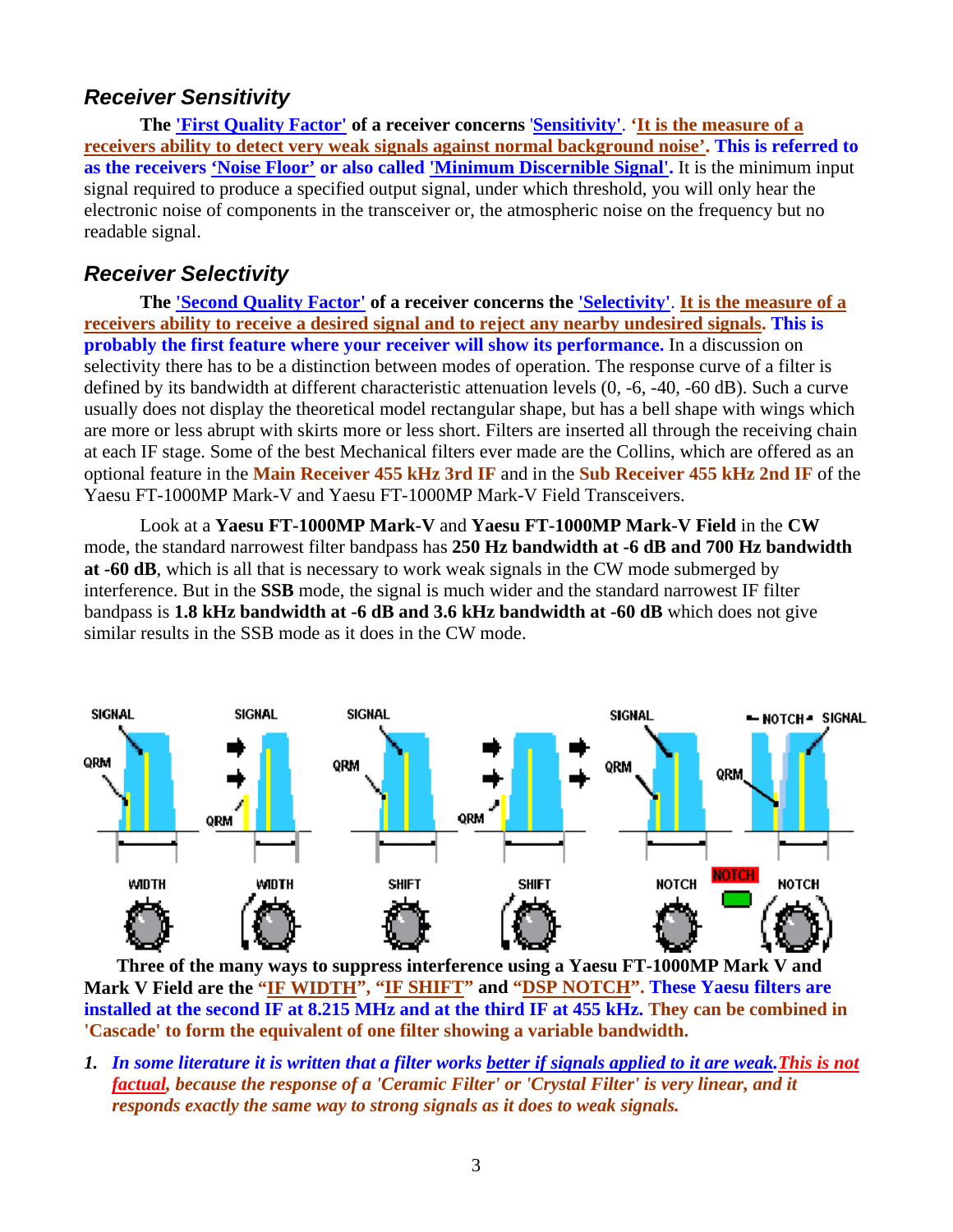- *2. This means that whether the signal applied to the filter is within the filter's bandpass or not, the amount of signal appearing at the output of the filter is proportional to the amount of the input signal applied.*
- *3. Since a filters bandpass can not be changed, you need to apply one to three cascading methods to remove all interference and noise that prevents the reception of the desired signal.*

**The method to suppress undesired noises (***atmospheric static noise or RFI***) consists of rejecting them outside the bandpass or, if they are on the same frequency, to attenuate them as much as possible before they reach the RF amplification stage.** 



**The graphs above illustrate better than any amount of words, the effects filters have on the reduction of noise interference and other Interfering signals from the desired signal in the bandpass.** The **'First Graph'** describes the default bandwidth of a SSB filter, **all controls are off**. Note that the **B**eat **F**requency **O**scillator (**BFO**) frequency (**red line**) is close to the filters center frequency (+1800 Hz). The **'Second Graph'** displays the effect of the **High and Low cut controls** on two tones interfering with a desired signal (**yellow**) in the center of the bandpass. In changing the High/Low cut, the effective bandpass becomes narrower, rejecting the interference. The **'Third Graph'** displays the effect of applying **Attenuation (30 dB) and High/Low cut** on two strong interfering signals adjacent to the desired signal. The **'Fourth Graph'** displays two interfering signals on the same frequency as the desired signal. This time the **IF shift control** was set to +500 Hz and the RIT was adjusted so that the BFO is properly positioned in the bandpass. In addition the **'RF Gain was reduced'**, and the **'Attenuation and High/Low cut controls were adjusted'** to isolate the desired signal. **Using all these controls can reject all residual atmospheric static noise and RFI. In "High-Range" Receivers these controls are completed with a Notch and DSP.**

#### *High and Low cut settings*

The **'First interference suppression method'** consists of shifting *the bandpass of each filter*, up or down in frequency until the noise has disappeared. The signal is placed between the two filters, rejecting the interfering signals outside the bandpass. This technique does not modify the **B**eat **F**requency **O**scillator (**BFO**) tuned on the remote station frequency, so the signal sounds normal. You can also use the High and Low cut controls to remove undesired high and low pitch audio from the desired signal and thus reduce or remove interference as well.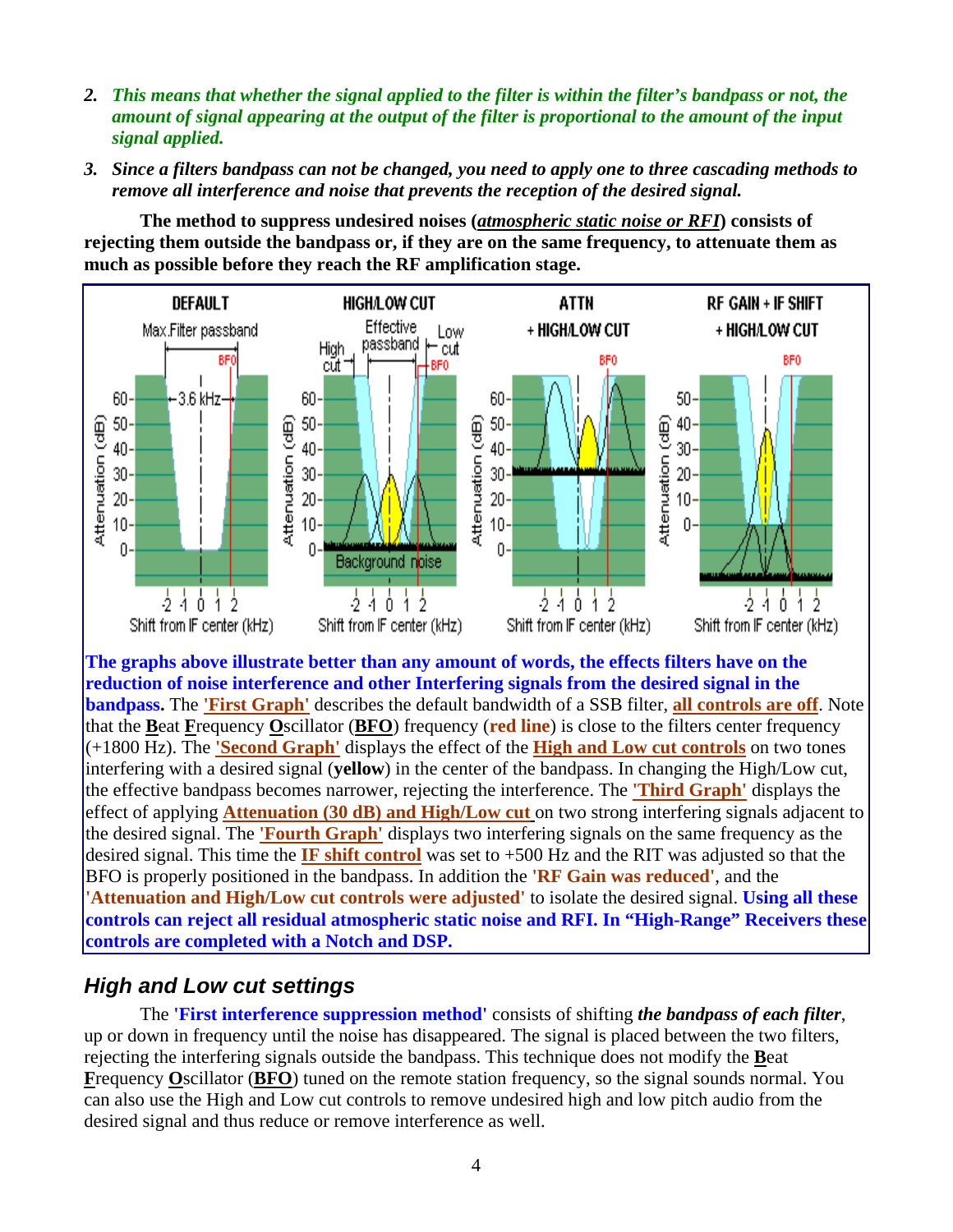#### *Attenuation and RF gain*

The **'Second interference suppression method'** is to remove interference without rejecting the signal, *you need to apply attenuation*, displayed above in the center graph. Thanks to the RF **ATT**enuator (**ATT** control) adjusted to 20 or 40 dB for example depending on the strength of the noise, you can lower the intensity of all signals until the interference reaches the background noise hash. In these conditions you will reduce the generation of undesired products. If this is not enough, you can cascade it with low RF gain until the interfering signal is removed from the bandpass, offering you a chance to hear the desired signal without interference. If RFI is still heard adjust the High and Low cut controls to reduce the bandpass to less than 1.5 kHz, while keeping the BFO frequency close to the bandpass. However, adding more attenuation and reducing the RF Gain has one drawback. In many Receivers there is poor audio circuitry following the detection stage, which results in excessive noise (hiss) being added to the desired signals. The gain that you reduced on one side has to be made up for elsewhere. If the signals are not already above the AGC attack threshold for a same amount, a significant amount of audio gain must be applied to maintain the desired listening levels at the speaker output. Consequently, this audio gain will increase the amount of hiss present in most Receivers. This means that the operator has to manually adjust the AF or RF stage in order to maintain the desired signal levels under fading conditions.

#### *IF Shift*

The **'Third interference suppression method'** is using IF shift displayed above in the third graph at right. Until now we haven't modified the BFO frequency that was fixed in relation to the filter center frequency. The BFO was set at about 1 kHz or a bit more up or down from the IF center frequency. In some conditions, you can hear both interference and noise on the frequency, as well as static noises. In the worst case all signals are on the same frequency. In most cases you will have to cascade all three methods, playing with them together to create a string of attenuation, a low RF gain, adjusting the High/Low cut, and at last setting the IF shift to some hundreds of Hz above the filter center frequency, and adjusting the RIT to properly position the BFO close to the bandpass. In most conditions, in using this approach you will get a reception free of noise and interference. **However, if a strong interfering signal gains access to the amplification stage located behind the last IF stage, you will hear it loud and clear in your headset. To remove it, modern Transceivers are equipped with a fourth IF stage, called the DSP. We will come back on this technology later when we will speak about the "High-Range" Transceivers.** 

| <b>Blocking Dynamic Range (BDR) of some Transceivers (In dB at 5 kHz spacing)</b>                  |                 |            |
|----------------------------------------------------------------------------------------------------|-----------------|------------|
| Transceiver                                                                                        | <b>Blocking</b> | <b>IMD</b> |
| Elecraft $K2$                                                                                      | 126             | 88         |
| $\Gamma$ en-Tec Omni 6+                                                                            | 119             | 86         |
| WinRadio G303i                                                                                     | 113             | 93         |
| Yaesu FT-1000MP Mark V                                                                             | 106             | 78         |
| $\left  \right $ Icom IC-756PRO                                                                    | 104             | 80         |
| $\left  \right $ Icom IC-775DSP                                                                    | 104             | 77         |
| Kenwood TS-2000                                                                                    | 99              | 67         |
| $\left  \right $ Icom IC-746                                                                       | 88              | 78         |
| Kenwood TS-570D                                                                                    | 87              | 72         |
| Icom IC-706MKIIG                                                                                   | 86              | 74         |
| $\text{Ya}$ esu FT-847                                                                             | 82              | 73         |
| DDD to the stand level usering to Disoblem to notice the constitutor of a Deceiver to week stands. |                 |            |

**BDR is the signal level required to 'Block' or to reduce the sensitivity of a Receiver to weak signals. When this occurs the strongest signal from an adjacent frequency tends to "capture" the amplifier**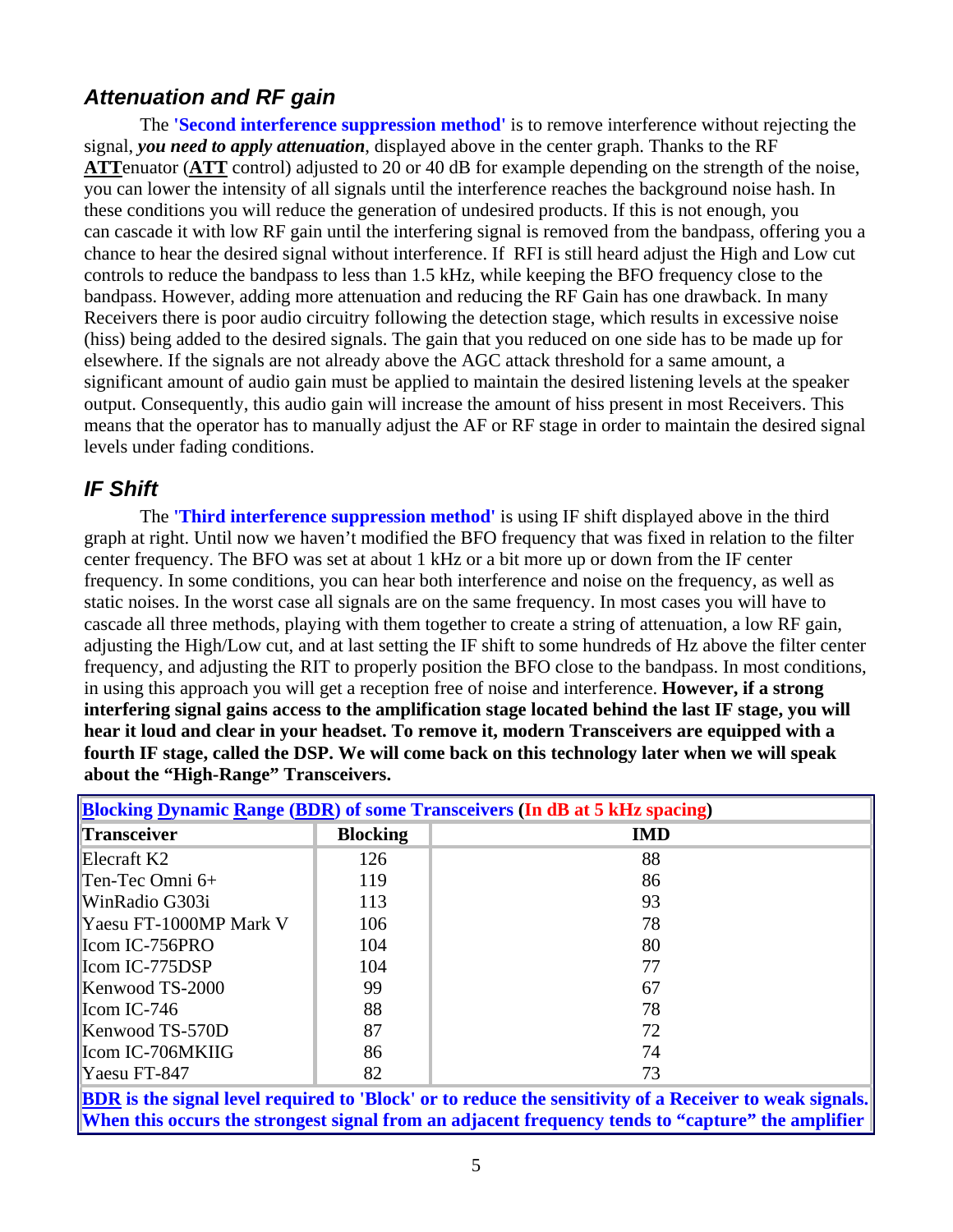**reducing the strength of the other signals**. **IMD quantifies the InterModulation Distortion, nonlinearities by a single number, the intercept point (IP2, IP3). This is a measurement of the mixing products produced when two strong signals are fed to the Receiver simultaneously**.

#### *Competition between Transceivers*

**Now that the Transceiver is equipped with two or more IF stages, each of them taking advantage of the finest filters, let's examine what are some of the different features offered in some well-known Transceivers, and some of their respective performances in order to help understand the difficulty of selecting a Transceiver suited to your needs.** 

To clarify the problem, we will compare different Transceivers. On one side the 'Mid-Range' Kenwood TS-570D, famous for its performance and sold at an affordable price, and on the other side the 'High-Range' models like the Icom IC-7800, Ten-Tec ORION, Yaesu FTdx9000MP, and the older Icom IC-775DSP, Yaesu FT-1000MP Mark-V and Yaesu FT-1000MP Mark-V Field. The 'High-Range' models are approximatively three times more expensive than the 'Mid-Range' models. Are they worth their price and do they display all similar performances? **There is a tendency to believe that in the same category all Transceivers are on par with each other, even if their price fluctuates somewhat from one brand to another.** *This is an opinion, and far from reality.* 

#### *'Mid-Range' versus 'High-Range' Transceivers*

**The Kenwood TS-570D is a fine Transceiver for casual conversational (ragchew) operations**. It's DSP noise reduction is great, and with the optional 1.8 kHz SSB filter the selectivity is good. **But under heavy stress, trying to carve a place in a crowded band, to work a DX pile-up or work when the atmospheric static is strong, the TS-570D shows its limits due to it's limited number of filtering means.** Although it uses DSP technology, it is installed at the **A**udio **F**requency (**AF**) stage rather than at the **I**ntermediate **F**requency (**IF)** stage, which presents some drawbacks when it tries to remove interference or even a simple signal on a nearby frequency that successfully passes through the detection chain.

**The Icom IC-775DSP**, which is an older model HF Transceiver, available from time to time secondhand and the default settings in the IC-775DSP has two narrow filters at the IF-stages where the TS-570D only has one at the AF-stage. What is the result? The Twin Bandpass Tuning used in conjunction with the two 1.8 kHz filters of the IC-775DSP is far superior to the IF Shift method offered on the TS-570D. It also has a manual notch filter, which is another feature not available on the TS-570D. This is where the Icom excels, and still more when it is equipped with all optional filters.

Under strong signal reception the IC-775DSP receiver does not overload or desense like the TS-570D. The sensitivity is about the same, as you would expect because the TS-570D is really a great transceiver in its category, providing an excellent signal and a good reception in usual working conditions. **As explained previously, when the propagation is good and there is no atmospheric noise on the band, filtering is not necessary and both transceivers yield the same results.**

On the other hand, when involved in a contest against world class competitors, or trying to work a DX pileup, you need powerful tools to remove the interference and preferably a high gain antenna to pick up the weak signals. The system must be able to discriminate between incoming signals without being interfered with by nearby strong signals. **To reach these two objectives you need high sensitivity, excellent 3d-order IMD and the best selectivity possible.** With these objectives in mind, the TS-570D will leave you desiring better, contrary to the IC-775DSP, equipped with all optional filters in its two IF-stages which has unbelievable selectivity and audio. **However the IC-775DSP is not as**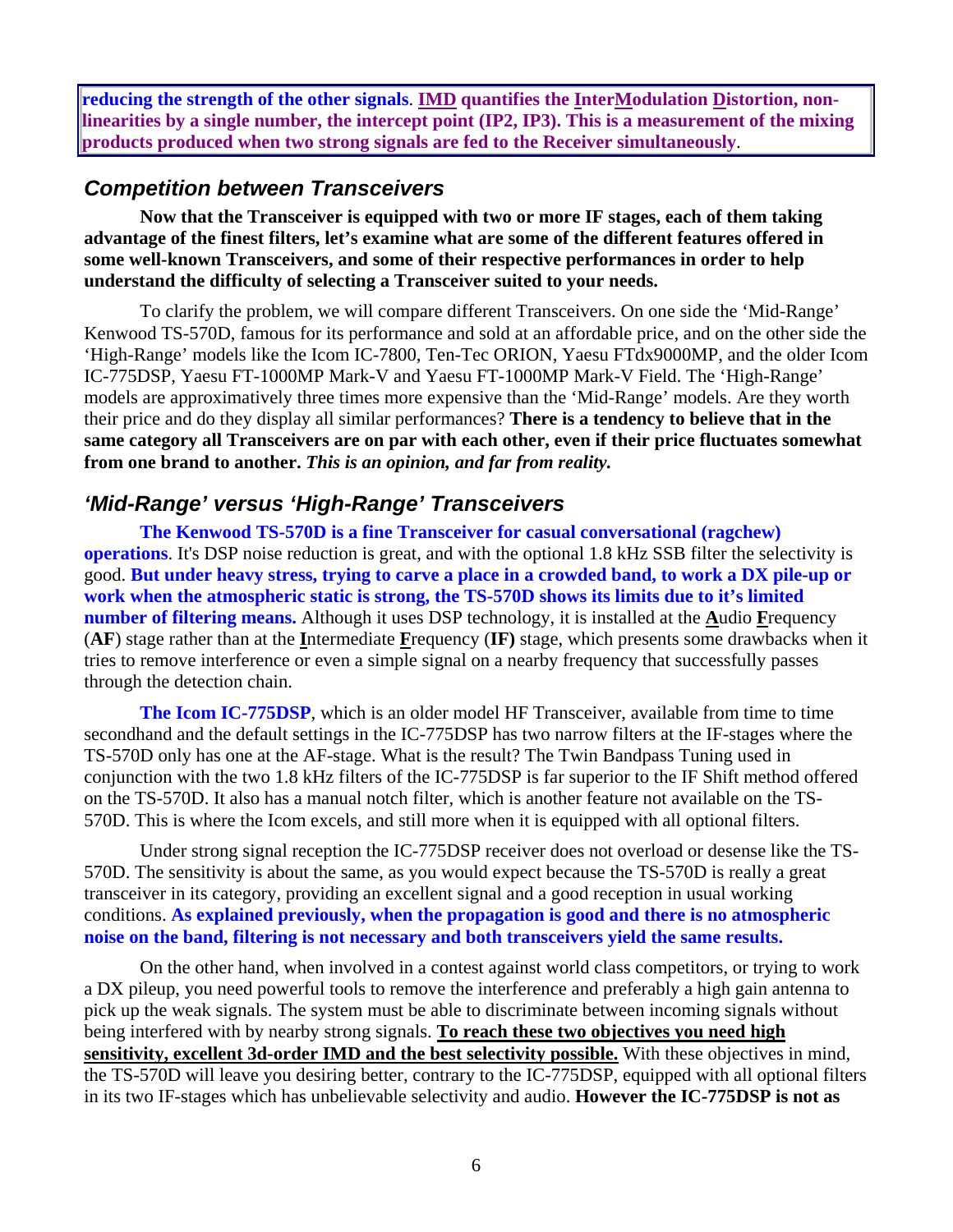#### **selective as the Yaesu FT-1000MP Mark-V, or Yaesu FT-1000MP Mark-V Field which has more IF stages and more analog and digital filtering features to fight against interference.**

The frequencies used by IF stages in many "High-Range" Transceivers, and even the TS-570D, are outside amateur bands (around 73 MHz, 8.8 MHz and 455 kHz) and do not have 'image' frequencies that disturb your receiver. *Avoid any transceiver that has an IF frequency within the amateur bands, which will cause 'images' (birdies) in the bands.*

When looking at ergonomics and function access, the TS-570D only has software menu driven functions, without many direct controls, which slows down operation. The Icom IC-7800, Kenwood TS-990S, Yaesu FTdx9000MP, Yaesu FT-1000MP Mark-V and Yaesu FT-1000MP Mark-V Field have front panel controls for all the common functions. Many features of the Kenwood TS-2000 are also accessible from the front panel, but to enable them, it requires pushing two keys (FUNC key + specific key). In operating a contest or a DX pile-up with nearby interfering signals, the design of the Kenwood TS-2000 is much less practical than a radio offering direct access keys and lights that provide a visual indication of when some features are enabled.

#### *Which DSP Filtering is better, Intermediate Frequency (IF) or Audio Frequency (AF)?*

If you are only interested in CW, a crystal filter placed on the audio frequency stage is sufficient enough to get good results in most traffic conditions. DSP doesn't work the same way, and in SSB for example it is able to automatically remove carriers that fall in the current bandpass, and this without using a notch circuit and is a great improvement.

Block diagram of the **Interlocked Digital Bandwidth Alignment Technique (IDBT),** one of the best interference-fighting systems developed by Yaesu to get the sharpest signal at reception. An analog IF includes both IF WIDTH and IF SHIFT controls in conjunction with cascaded filters to modify the IF bandpass width and center frequency. Thanks to this technique, the DSP filter is automatically reprogrammed to match the custom bandwidth you set to extract the weak signals from QRM.

**The Bandpass of IF DSP is programmable to get abrupt wings contrary to an AF DSP audio filter that usually displays a bell shape.** The first is thus "better", in theory. At last, the elimination of noise is ruled by signal processing protocols, whereas an audio filter depends on its bandwidth, which affects the audio and therefore, it is not always suited to the mode used.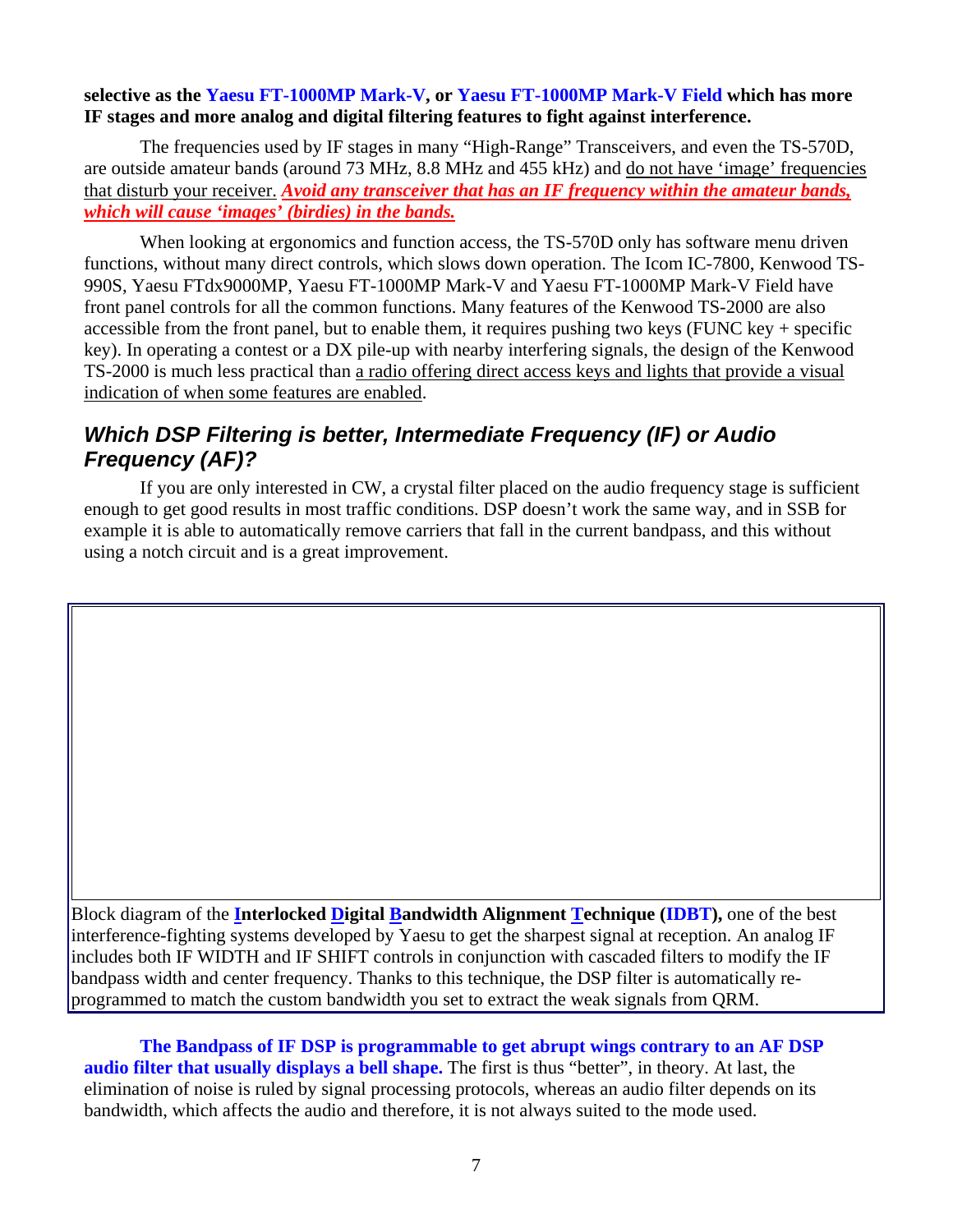In selecting a filter, keep in mind these reference parameters when comparing performances of filters. **Remember also that not all mechanical filters display the short skirts of the Collins and many are not worth their price.**

**Generally speaking it can be said that an IF DSP is more versatile as it can be used with more modes of traffic than mechanical filters.** Let's see how DSP performs when it is used in "High-Range" Transceiver.

#### *The competition between "High-Range" Transceivers*

Due to its plethora of analog and digital filters of all kinds, the Icom IC-7800, Kenwood TS-990S and the Yaesu FT-dx5000MP are three "High-Range" Transceivers that push the sensitivity as well as the selectivity and high-order IMD a bit farther than other Transceivers. Their performances are considered among the best to date.

The excessively high price for the Yaesu FTdx5000MP (\$5500) limits its sales to some contest teams and fortunate Amateurs, but at 23% of this price the yaesu FT-2000D (\$2500) is much more accessible.

**In the Yaesu FT-1000MP Mark-V and FT-1000MP Mark-V Field for example, the shape of the optional Collins Mechanical Filter bandpass is very effective at removing noises in the Single Sideband (SSB) mode, without impacting the desired signal**. **The profile of these Collins filters is similar to a square wave, showing very short skirts, which allow this system to eliminate a interfering signal located a fraction of hertz near your frequency.** Better, thanks to its DSP functions (Enhanced DSP like IDBT and contour and several others) the FT-1000MP Mark-V and FT-1000MP Mark-V Field are able to extract the weakest signals from the background hash where most of its competitors fail. Very few other models can perform as well, not even the Kenwood TS-2000 or the Icom IC-756PROII Transceivers. Only the Kenwood TS-990S is on par with the Yaesu FT-1000MP Mark-V and FT-1000MP Mark-V Field if not in all aspects.

On the other side, using integrated circuits, if the digital filters envelope is poorly programmed it can sometimes look more like a gaussian curve than a square wave, with such specifications, if the weak signals are not completely filtered at both extremes of the filter bandpass, they will capture the AGC and will still be heard. **In these conditions you can never reach the performance of a Collins mechanical filter. For decades Collins filters, internal or external, have proven their quality.** The DSP noise reduction filters, which are found in most transceivers, are a powerful feature that no Amateur can bypass.

In usual conditions the adjustable Noise Blanker (NB) of the Kenwood TS-990S or the ones on the FT-1000MP Mark-V, FT-1000MP Mark-V Field and FTdx5000MP are some of the best that you could hear. **The greatest NB is perfect for all but very noisy conditions. Applying maximum noise blanking helps to eliminate even the most stubborn pulse noise, like power lines or engine noises that other NBs (like the TS-570) can't touch, without compromising audio quality.** SSB audio is very customizable for either fidelity, or cutting through a pile up using compression. On the other side the NB offered on the Icom IC-775DSP cannot reach the performances offered by the optional Collins Mechanical Filters installed in the FT-1000MP Mark-V and FT-1000MP Mark-V Field.

On the transmit side the RF power of the Icom IC-775DSP, Kenwood TS-990S, FT-1000MP Mark V, FT-1000MP Mark-V Field and FTdx5000MP Transmitters develop 200 W PEP and do not even get warm during long conversations on SSB or at 100 W using PSK31. This supplemental power adds 3 dB to the TX signal, improving a CW signal lost in interference.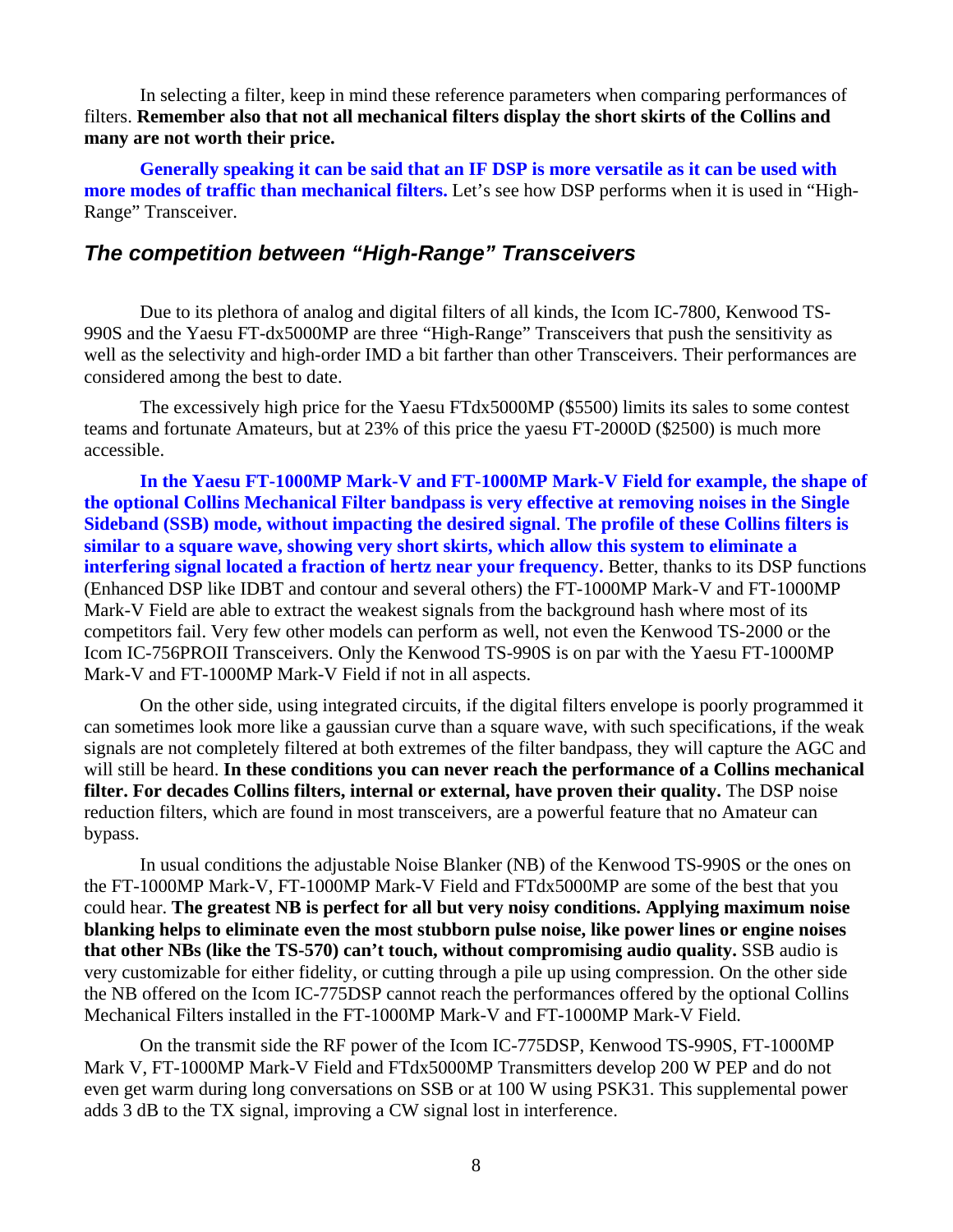Many digital "High-Range" rigs like the Icom IC-775DSP have a sub Receiver, although not as flexible as the Kenwood TS-990S, Yaesu FT-1000MP Mark-V, FT-1000MP FT-1000MP Mark-V Field and FTdx5000MP that allow you to listen to '2' frequencies at the same time. Why use a double VFO? Imagine that there are two pile-ups working on the 20 Meter band. If the first station is hard to work you can switch to second one and try to work the second DX, while listening to the other station waiting for a lull in the traffic. A double VFO is also very appreciated in CW (or even SSB) when working DX whose QSX frequency shifts regularly off a few kHz. So such a feature is great for spots and split operations. The TS-570D also has A/B VFO push-button that can be very useful in split operations when the operator uses a fixed QSX (e.g. " up 5 "), but it makes DX spotting moving in frequency (e.g. « 5 to 10 up ») or working in CW difficult.

#### *Roofing Filters*

Following the antenna connection, of a **Transceiver** (**Trans**mitter / Re**ceiver**), there is an *Inductive – Capacitive (LC) Band Pass Filter (BPF)* in the Receiver section, which is usually as wide as the entire band or even wider.

**The first mixer stage has a large quantity of signals at its input while trying to separate out one signal for reception**.

- **1. The function of the design of the first mixer circuit gives it the ability to handle signals without excessive InterModulation Distortion (IMD).**
- **2. The first mixer circuit does have a limit though, above which there is an IMD level, which becomes stronger than the** *Noise Floor* **(NF).**
- **3. The difference between the IMD and NF levels is known as the Dynamic Range (DR).**
- **4. The DR characteristic is generally measured with just two signals of the same strength and some particular frequency spacing. For two signals within the operating band, this is called the 3rd Order IMD-DR.**
- **5. When signal spacing is much greater than the BPF bandwidth, the first mixer and any other early stages determine the dynamic range of the receiver.**

*Most high-end Transceivers today have a dynamic range in the area of '95 - 105 dB' for a signal spacing of '20 kHz' or more*. **As the signal spacing decreases, at some point they will fall into the bandpass of the filter and they will then infringe on the following second mixer and IF stages, which will create IMD at much lower levels. Thus for closely spaced signals the receiver dynamic range drops dramatically to maybe '60 dB' or '70 dB'. The transition width from the first mixer dynamic range limit to the second mixer limit is determined by the bandwidth of the filter.**

Let's assume we have a Transceiver with '100 dB' of Dynamic Range (DR) and a NF of '–135 dBm' for signals spaced '20 kHz' apart. This means there are two signals, one off tune by '20 kHz' and the second one off tune by '40 kHz' and they create a false response on the tuned frequency when their level is '–35 dBm' or '100 dB' above the noise floor. How strong is that? Well, an 'S9' meter reading in a typical Transceiver is '–73 dBm' (50.1 uV), so these signals are '38 dB' above 'S9'. Any signals weaker then that will cause no problem for these or wider signal spacing.

There are two basic designs for modern Transceivers.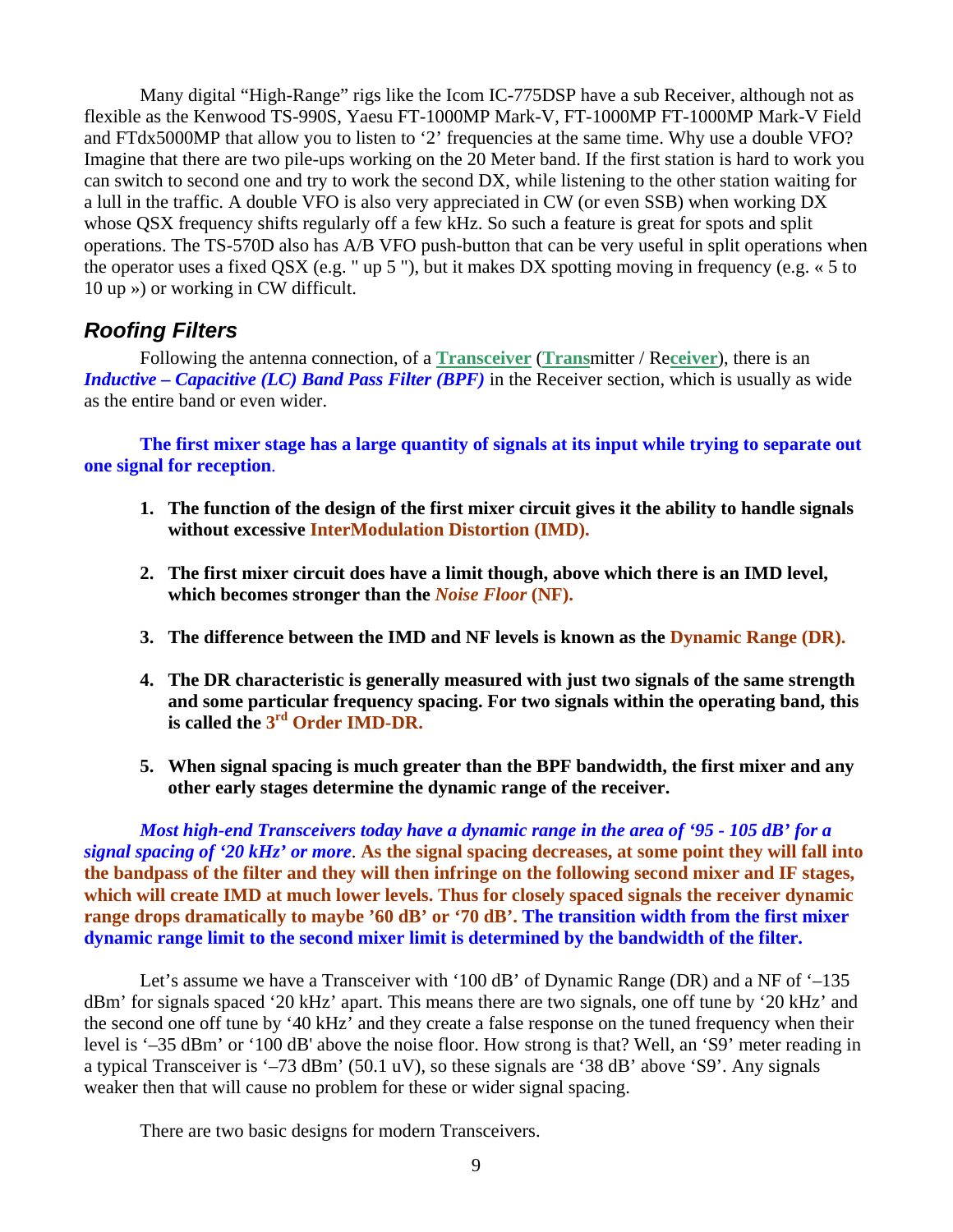- 1. The first design is those Transceivers with only the MF & HF Amateur Radio Bands that use a first IF, typically between '4 MHz' and '10 MHz'.
	- a. These filters are easy to make and have been available for many years.
- 2. The second design are those Transceivers which also include one or more of the VHF Amateur Radio Band(s), well above '30 MHz'. Which are usually called "Up Conversion" Transceivers.
	- a. In the up conversion Transceivers the first IF is at VHF, somewhere in the '40 MHz a 'to '75 MHz' region.
	- b. Narrow bandwidth VHF filters have not been available until recently, so the Transceivers with VHF IFs typically use '10 kHz' to '20 kHz" wide filters.

The ability of a Transceiver to ignore strong signals near the tuned frequency is greatly enhanced by a "**Roofing filter**". A roofing filter is the **current buzzword** in high-end Transceivers. Just what does it mean*? Basically, a Roofing Filter is simply the "First Intermediate Frequency (IF) BPF" in a Transceiver.* **All of which are "Crystal Filters", either discrete or monolithic types**. **It is usually placed as close to the first mixer as possible in order to be effective**. *The term "roofing" stems from the fact that it protects the rest of the Transceivers receiver section following it from signals out of the bandpass*. **Ideally, the final desired selectivity should be in the first IF to protect the following high gain stages from strong out of band signals**. At the lower IF's it is possible to use filters as narrow as '250 Hz'. At VHF it is not yet possible to make practical filters that narrow. '3 kHz' or '4 kHz' is about as narrow as they go in the VHF region.

The goal of the 1<sup>st</sup> IF (roofing) filter is to reduce the bandpass to about '6 kHz - 20 kHz', so **that overloading and distortion in the following amplifier stages and mixers stages are reduced**. The receiver's bandwidth is not determined by the 1<sup>st</sup> IF (roofing) filter but by a following crystal, **mechanical or DSP filter. These allow a much better filtering curve than a roofing filter, which often uses a high 1st IF of higher than '40 MHz'. It should be noted that while a '6 kHz - 20 kHz' roofing filter is acceptable for general purpose MF / HF radio reception, demanding uses like**  listening to weak CW or SSB signals require the use of 1<sup>st</sup> IF (roofing) filter that has a much **smaller bandwidth appropriate to the reception mode in use. A '250 Hz', '500 Hz', or '1.8 kHz' would be acceptable values. These also require that the receiver uses a low first IF perhaps '9 MHz' or '11 MHz'.**

Suppose the dynamic range within the roofing filter bandwidth is only '70 dB' and the filter is '12 kHz' wide, two signals spaced at '3 kHz' or less will fall inside this filter, and if they are '70 – 135 = -65 dBm' or stronger, they will cause IMD signals in the bandpass. This is only 'S9 +8 dB' per signal. In a Transceiver used in a contest it is possible to have several signals in the  $+/-6$  kHz' range around your tuned frequency which are stronger than 'S9 +8 dB', and this is why we hear false signals under those conditions.

*Narrowing the roofing filter has no effect on widely spaced signals, as the IMD is earlier in the signal chain of the receiver.* **However, it can improve the receiver performance for close-in signals. In the above example, if we reduce the roofing filter bandwidth to '4 kHz', the widest separation, which will cause a problem, becomes '1 kHz' instead of '3 kHz'. This can reduce the**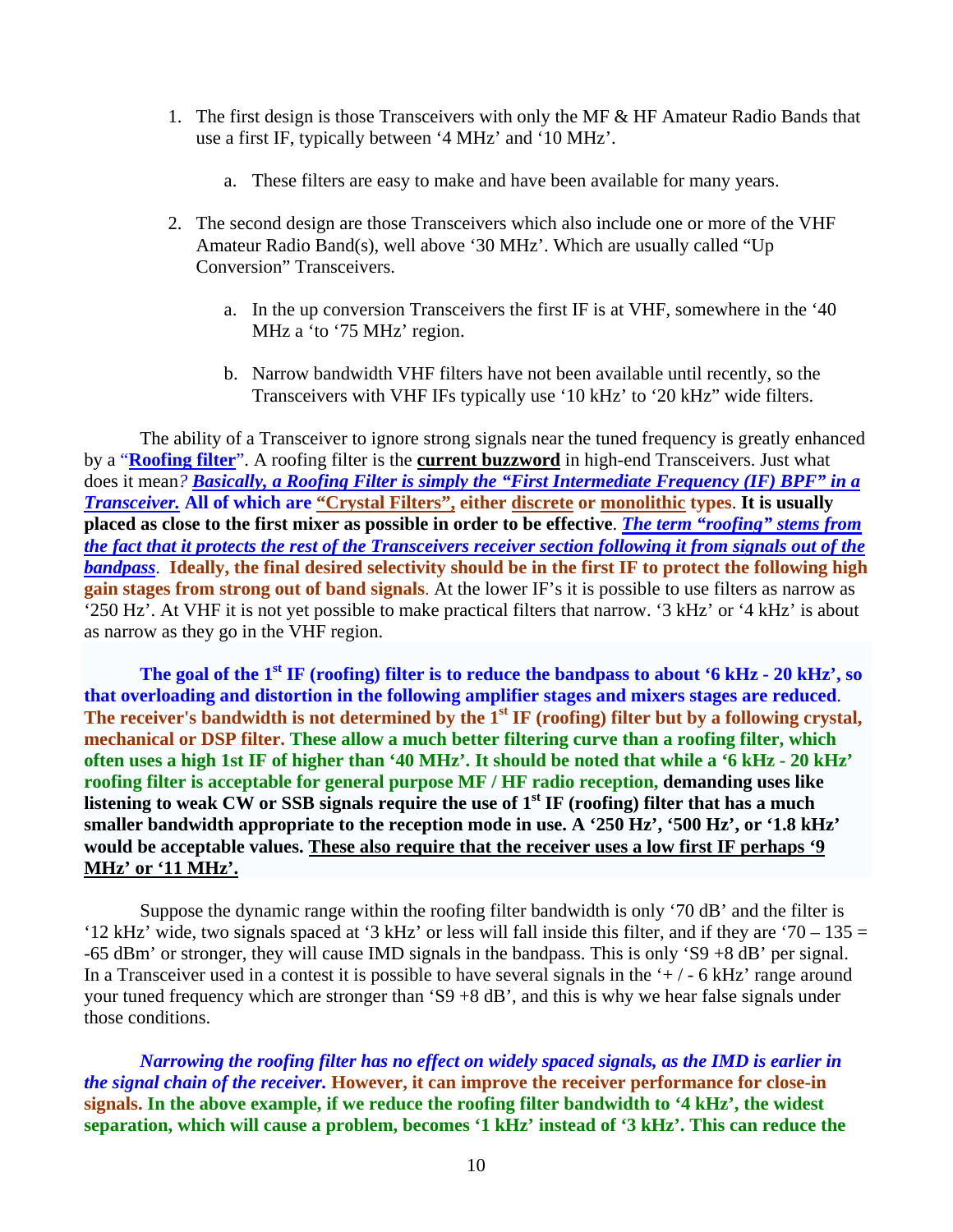#### **interference substantially in crowded band conditions.** *So it's apparent that signals spaced at the roofing filter bandwidth divided by '4' is the minimum spacing at which the dynamic range of the Transceiver will be improved.* Shall we go as narrow as possible? Suppose we use a '250 Hz' roofing filter, signal spacing down to '62.5 Hz' will be improved. Doesn't this seem a bit close to operate next to your neighbor in a contest? I think the DX station would have some difficulty trying to copy one of you and not the other. What is reasonable? Maybe something which starts attenuating at signal spacings of '100 Hz' makes sense. This is a roofing filter with '400 Hz' bandwidth. The other advantage of making the filter a bit wider is that the insertion loss is not as great. Insertion loss can reduce the sensitivity of the Transceiver.

**Is an '8-pole' filter necessary? How does a '4-pole' filter compare? One difference between the two filters is insertion loss.** For a '500 Hz' filter this difference can be a difference of about '5 dB' for a '9 MHz' filter. **The receiver overall gain should be kept fairly constant as filter bandwidths change to preserve the Automatic Gain Control (AGC) characteristics and to keep the "S" meter reading constant.** Also, the receiver NF can suffer if there is a gain reduction close to the front end. We need to insert an amplifier or otherwise change the gain to make up for the extra filter loss when a narrow '8-pole' filter is selected. This can reduce the dynamic range of the Transceiver. So '4 pole' filters have an advantage, particularly for narrow bandwidths, even though the selectivity is not as good for signals falling down the skirts. There is less advantage in going to a wider filter such as a '2400 Hz' bandwidth. For example, a '10 pole', '2400 Hz' filter has an insertion loss of about '2.2 dB', while the '4-pole' filter with the same bandwidth has a loss of '1 dB'. The difference of '1.2 dB' is small enough that it could be ignored and the '10-pole' filter would provide better off-channel rejection. **Thus for the SSB bandwidths a good '8' or '10 pole' filter will outperform a '4 pole' filter, but for the narrow bandwidths the simpler filter is best.**

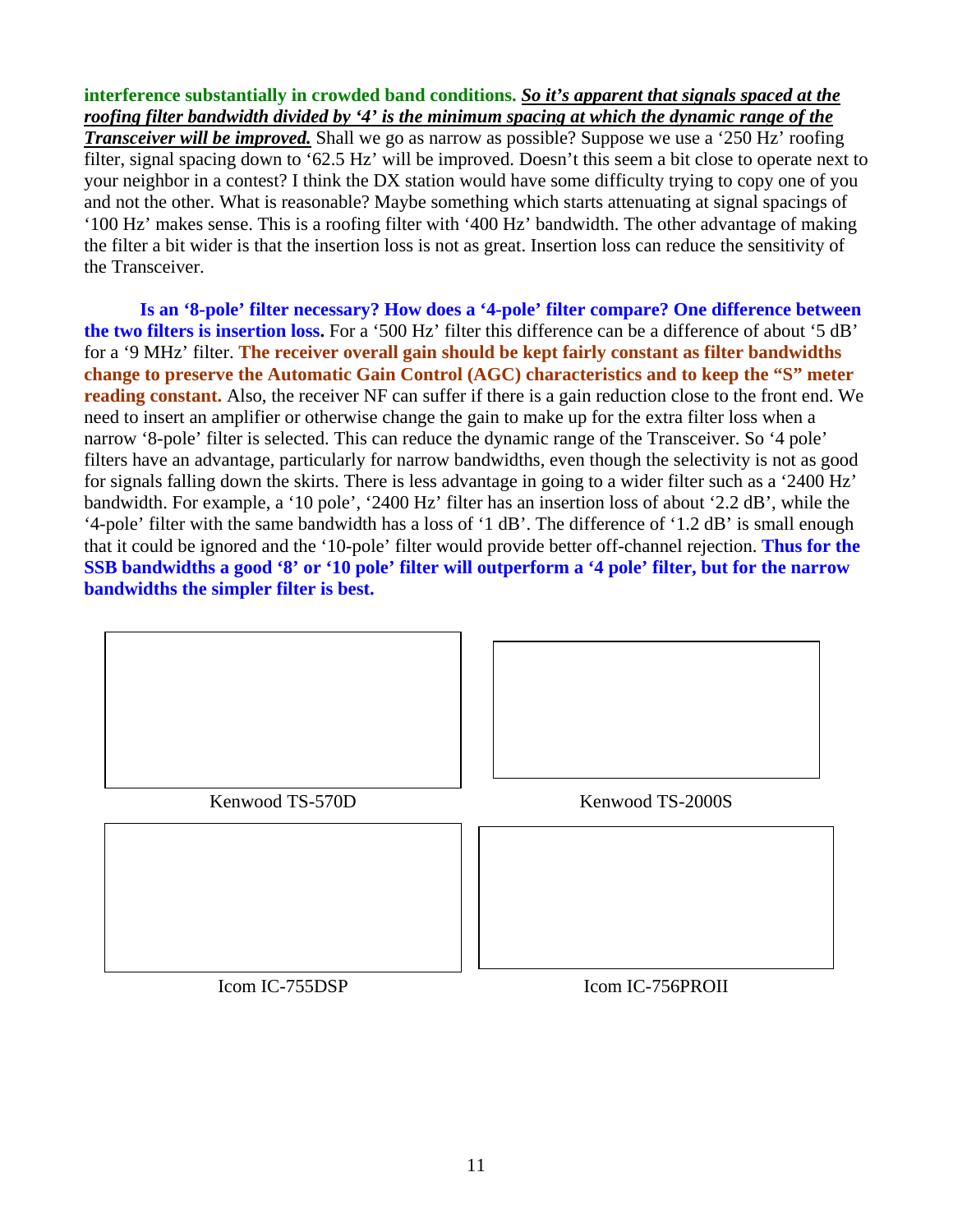

Icom IC-756PROIII Icom IC-7800



Ten-Tec ORION Ten-Tec ORION II



Yaesu FT-1000MP Mark-V Field Yaesu FT-2000



Yaesu FT-DX9000 Contest Yaesu FTdx9000D & FTdx9000MP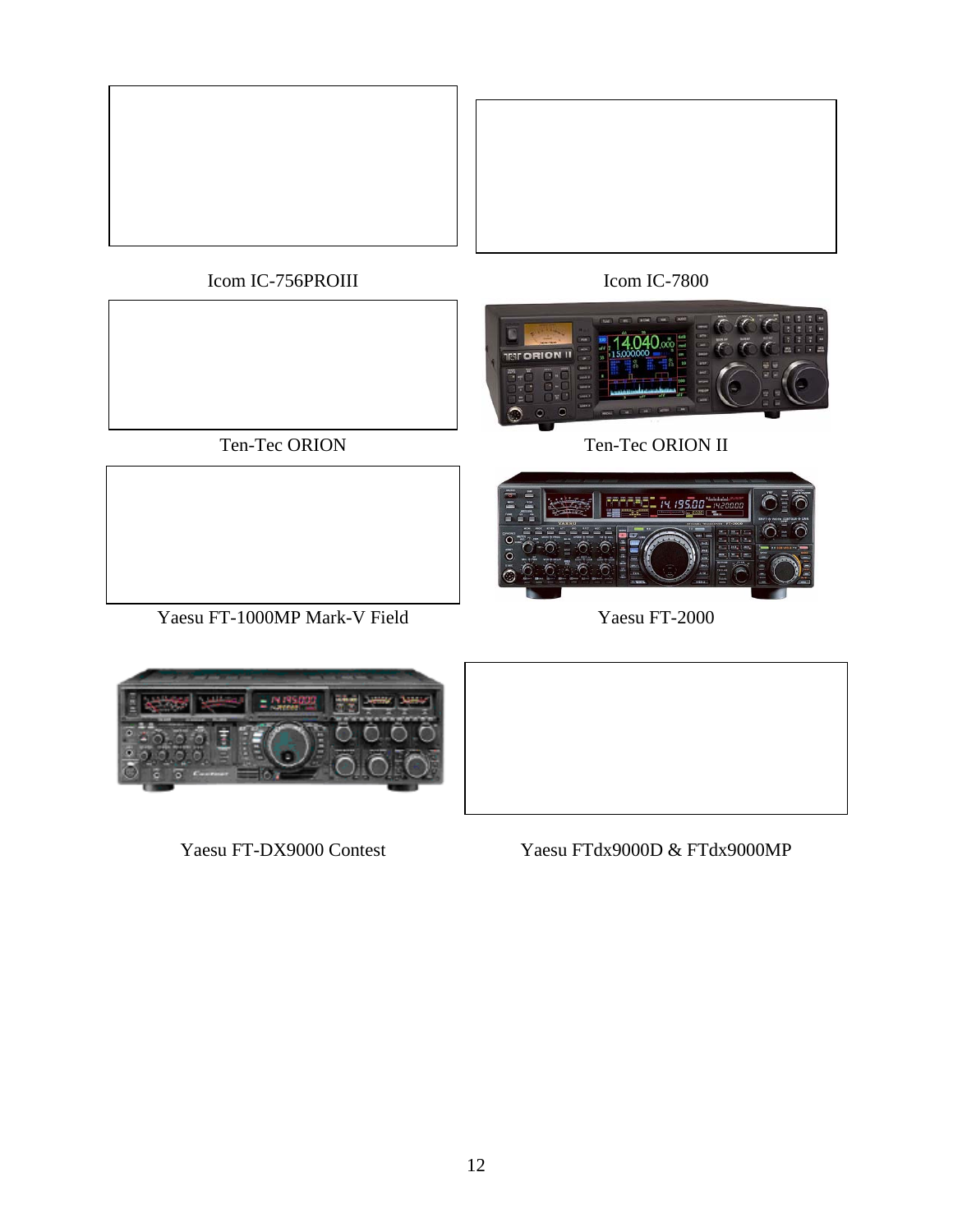#### **'The best Transceiver is useless without a Good Antenna System'.**

There is an antenna physics law called *'Reciprocity'* which means *'The more efficient your antenna is made for transmitting, the more efficient it will be for receiving or in other words it will reciprocate'.* Using a quarter wave 'Marconi' vertical or a half wave 'Hertz' horizontal antenna, makes it very hard to operate against competitors equipped with High Power RF Power Amplifiers and High Gain Yagi-Uda or Quad beams.

A conversation is a two-way contact, which requires that the other station be able to hear you and you to hear them. Among the Kilowatt and Kilowatt plus RF stations, your barefoot 100 or 200-Watt Transmitter does not stand a chance of working that DX station in a pile-up! Like some of you, more than once you may have tried contacting a DX station that you heard very well, but they never responded to your call. At other times the DX station changed frequency before you had time to work them. You could probably work those DX stations if you were available all day long, but like most of us, you have work or other obligations and appreciate staying in touch with the family, friends, being outside and preserving your health by sleeping at night. With this criteria in mind, take into account the reason for not being able to work most DX can simply be a matter of propagation, less than an optimum Antenna or too low a RF power output to reach the station. **Therefore, before buying a RF Power Amplifier, improve the Antenna System you have or upgrade to a directive Antenna such as a Yagi-Uda, Quad or Log Periodic beam.** It should be directional with a substantial amount of gain. In addition your Transceiver must be properly coupled to the feed line and the feed line correctly coupled to the antenna.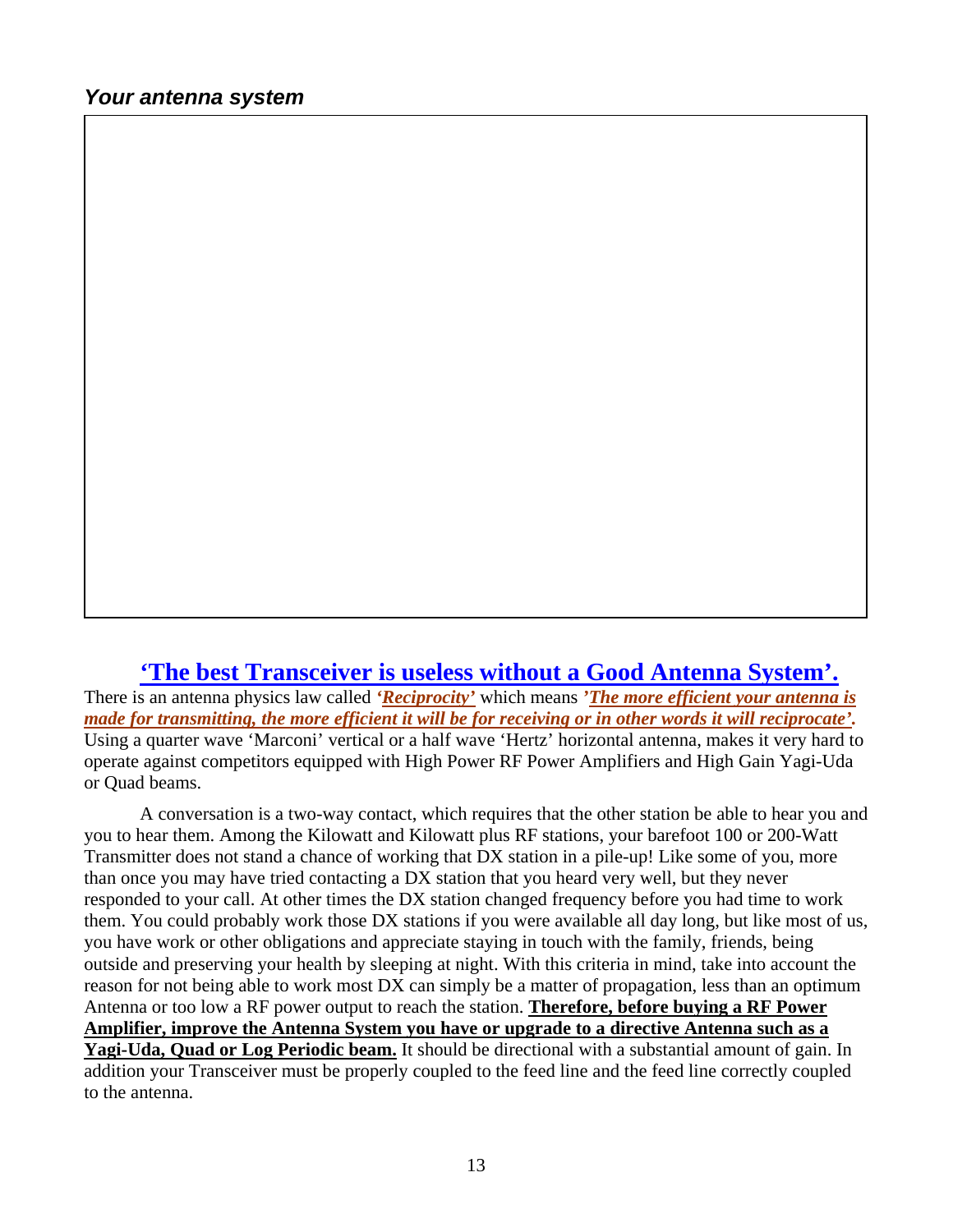When using a Yagi-Uda, Quad or Log Periodic beam you will quickly discover that you have less use for a High Power External Inline RF Power Amplifier because the interference of nearby stations have been reduced 20 dB or more in all directions excepting in a narrow beamwidth in the direction of the station you desire to contact. You will be able to work DX stations with 100 or 200 Watt even during a minimum sun spot solar cycle or when the atmospheric propagation conditions are poor. In fact using a High Gain Antenna (5 dB or better, with a F/B ratio gain over 20 dB) and working with a "High-Range" Transceiver having DSP Filtering, is very exciting and you won't waste your time in calling the DX station in vain. Of course such equipment has a price and not everybody can invest a "fortune" in his or her installation. **This is a question to debate between you and your conscience.**

#### *The Transceiver purchase & operating manual*

Whether you like to have local conversations (ragchew), work DX stations or participate in Contests, you will recognize that depending on your chosen activities, the two main categories of Transceivers, the "Mid-Range" and "High-Range", are an expensive piece of hardware with prices ranging usually between \$2000 - \$12000 or more and often a durable investment, of at least 20 years. You must select it with care so that you do not regret your purchase later. To prevent any mistakes, you have no other choice than to test it at a friends station or ask to rent a model from your dealer to test it in your station. The latter recommendation is however more difficult to meet because there a very few dealers who will rent Transceivers or antennas knowing that most users abuse this opportunity to use them in contests with the additional risk of not being able to sell the product once used or damaged. If you can't get a Transceiver for rent or can't visit a close friend using the antenna type or transceiver you are thinking of buying, try to read as many published technical reviews as you can and form your own opinion.

Lastly, if you really need the best Transceiver, equipped with the finest filtering and noise reduction, direct access keys and ergonomic menu, do not listen to the person who just bought a new rig. First they lack the practical experience and cannot not yet fairly compare the performance of the new Transceiver with their previous one. Check the QSL cards you have received from DX-peditions or Contest teams to know what equipment they used. Like you they have looked for not only an excellent Transmitter and Antennas, but also the best Receiver in terms of performance and overall ergonomics.

#### *Making the right choice*

**Buy a "High-Range" Transceiver model if you want to hunt & chase DX, operate in Contests and during heavy noise and atmospheric interference conditions, in addition to conversational talking (ragchewing).** Are the 'High-Range' Transceivers models worth their price? Well it depends, with the 'High Range' models being as much as three times more expensive as the 'Mid-Range' models. If you can find a older used Transceiver whose PA stage has not been damaged because of High SWR or a lightning strike, buy it. Consider purchasing the Icom IC-756PROII, Kenwood TS-850S, TS-950SD, Kenwood TS-950SDX, Ten-Tec ORION, Yaesu FT-1000MP Mark-V or Yaesu FT-1000MP Mark-V Field. The Kenwood TS-850S still uses analog devices – it was designed in the late '80s – but its performances exceed most of recent models, and these radios clearly trade off size for usability. If you are searching for the best, the Transceiver models described in this document are among the finest MF – UHF Transceivers models ever made! But a 'High-Range' Transceiver model is a very expensive Transceiver and probably not the best choice to make.

**Buy a "Mid-Range" Transceiver model if you already have a good location and a quality antenna system and only participate in local conversations (ragchewing) and operate during very**